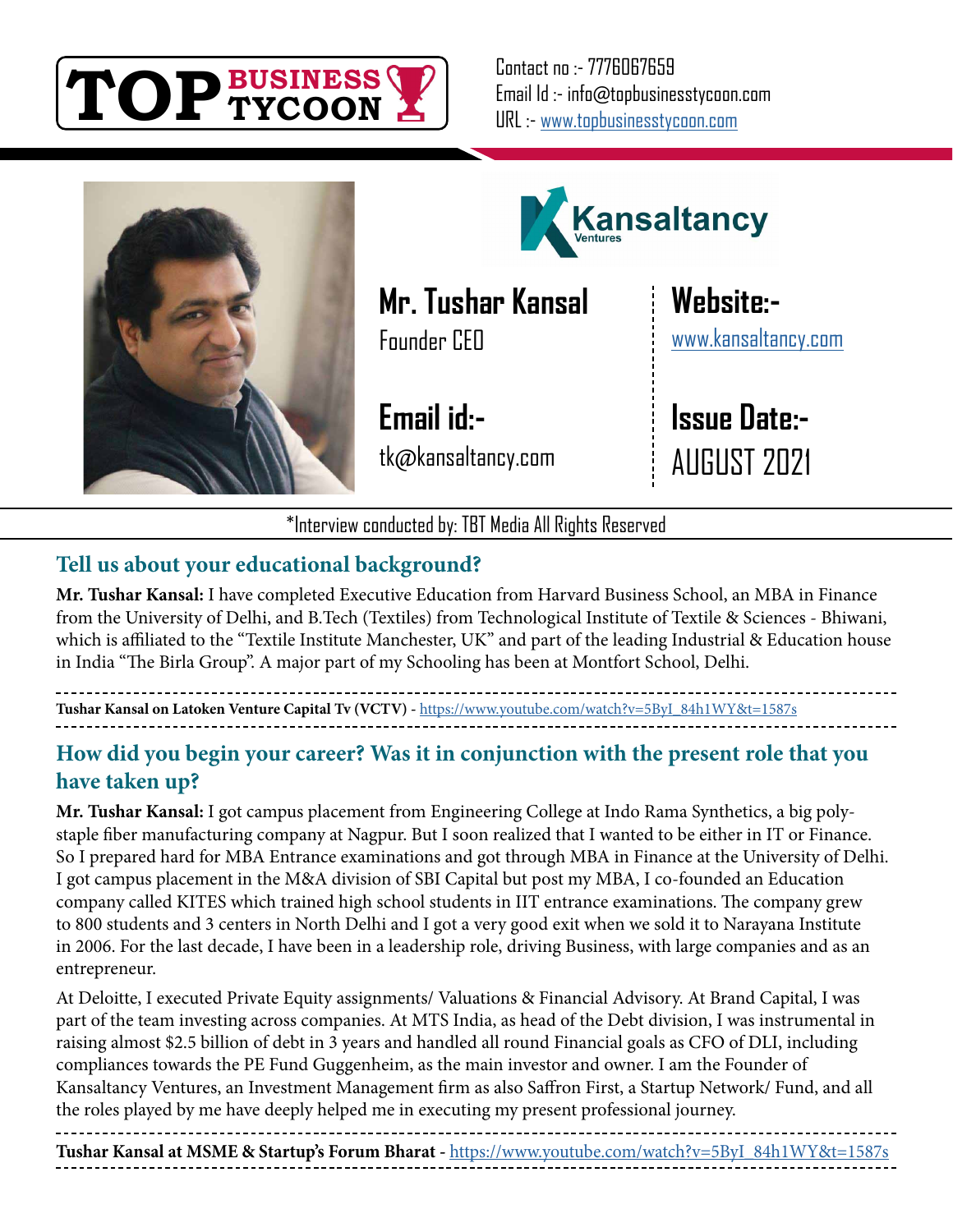# **Kansaltancy Ventures**

**Tushar Kansal at CXO Genie/ Founders Genie/ Inflection Point Ventures -** [https://www.youtube.com/watch?v=kG6uCsRUBJU&t=3080s](https://www.youtube.com/watch?v=3svbp6srg98&t=1137s)

#### **Tell us more about your journey?**

**Mr. Tushar Kansal:** My social media links are at Linktree -<https://linktr.ee/tusharkansal> and my Corporate website is [www.Kansaltancy.com](http://www.Kansaltancy.com)

I founded a startup Indus B2C Global in 2013. It was a startup into the B2B consumer space. The product was Human Hair extensions which are sought after by mostly women of African origin. It was during my time with this startup that I realized the gaps between what startups need and what companies are offering to help the startups.

I quit full-time Management of this startup and became a financial investor. That's when I launched Kansaltancy Ventures – we assist startups and growth-stage companies with equity fundraising, debt, mergers, and acquisitions, and mentoring. We also help in getting business for the startups which we handhold.

A large part of my work at Kansaltancy Ventures is doing webinars and helping founders and team members of aspiring startups, reach their goals.

Today, I have made a lot of progress in creating an ecosystem in this field.

I am a Mentor and Judge at Entrepreneurship cells of IIT-Mumbai, IIT-Delhi, IIT-Chennai, IIT-Kharagpur, IIT ISM-Dhanbad & such marquee Institutions. I have expertise in Financial & Business Advisory, Fundraising & creation of docs/ collaterals for VC Funding.

I am a Venture Advisor with Loyal VC, the INSEAD-led Canadian VC Fund, having a core portfolio of over 160 investments in more than 35 countries. I am also a Partner with GSD Venture Studios, a Silicon-valley based Venture Builder.

Over the years, I have arranged Funding for startups & growth-stage companies in diverse sectors like EdTech, FinTech, Consumer B2C, B2B & D2C, AgriTech, Disruptive & DeepTech as well as non-tech sectors. The full list of 40+ Recommendations are on LinkedIn

My expert opinion is often sought by leading business news channels and publications like CNN-News18, VCTV, Business World, Business & Economy, Qrius, and Digital Market Asia. I have come on 150+ talks - Just check on YouTube, VCTV streaming site [https://latoken.com/vctv/investor/1040 &](https://latoken.com/vctv/investor/1040) [Kansaltancy.com!](http://Kansaltancy.com!)

**Tushar Kansal at SupportersFund- Open Source Network (OPN) -** [https://www.youtube.com/watch?v=3svbp6srg98&t=1137s](https://www.youtube.com/watch?v=ARABf37jQXs&t=434s)

## **What are the offerings of Kansaltancy Ventures?**

**Mr. Tushar Kansal:** Kansaltancy Ventures [\(http://www.Kansaltancy.com](http://www.Kansaltancy.com) and [https://www.linkedin.](https://www.linkedin.com/company/kansaltancyventures) [com/company/kansaltancyventures](https://www.linkedin.com/company/kansaltancyventures)) is an investment management and advisory firm into Equity fundraising, fundraising for VC Funds, Debt, and Mergers & Acquisitions. It has years of experience Growth Companies to prepare for the unknown while meeting their needs. Our verticals: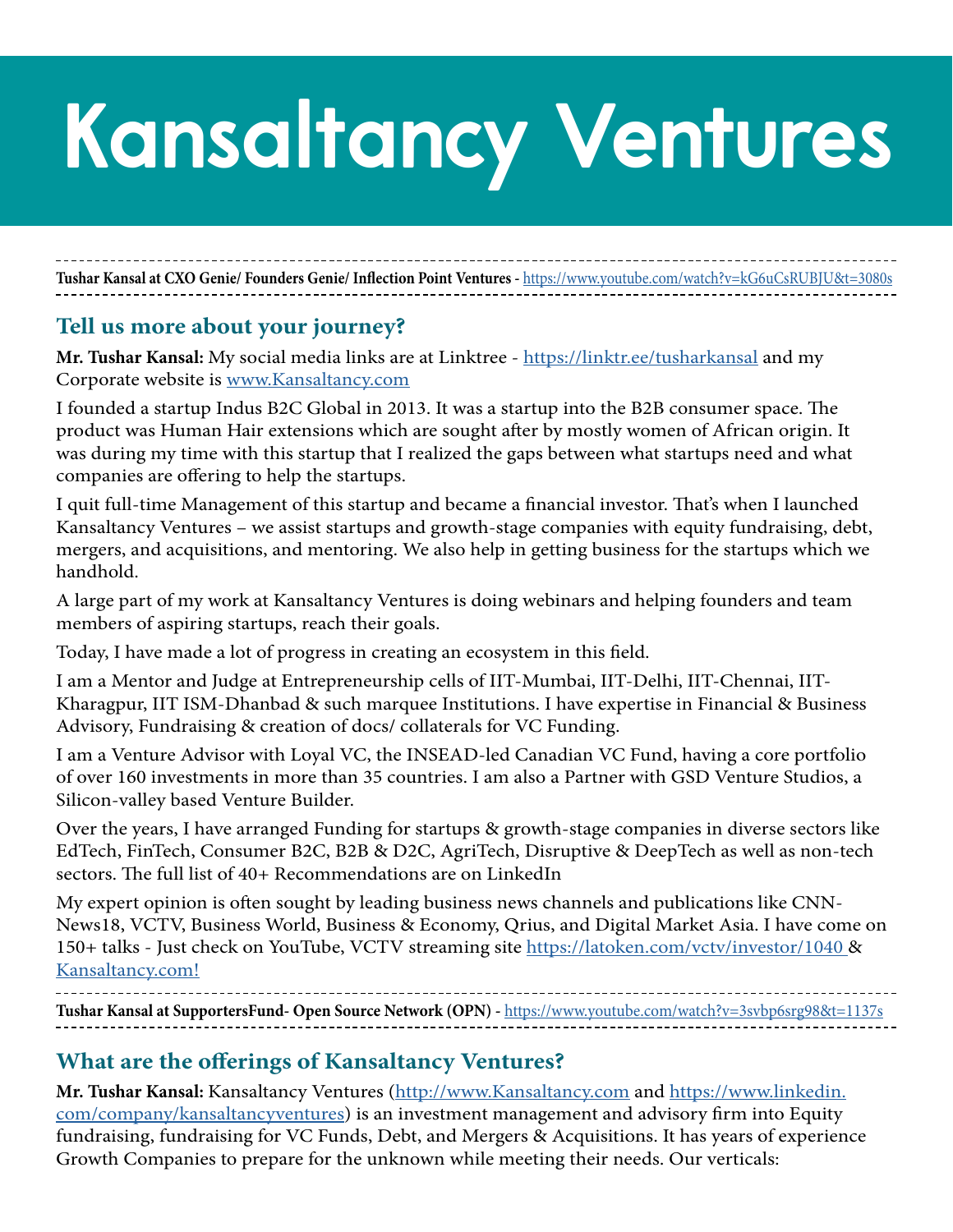#### **Tushar Kansal at Open Source Network (OPN), Supporters Fund, Canada -** <https://www.youtube.com/watch?v=ARABf37jQXs&t=434s>

- Funding: Equity & Structured Debt Planning & Pitching to Investors
- Mergers & Acquisitions
- Pitch Deck Preparations & Presentations
- Business Plans & Project Plans Preparations
- Start-Ups & Growth Strategies & Planning
- Go-To-Market & Digital Marketing Strategies
- **Financial Strategic Planning & Analysis**
- Strategic Planning & Execution Advisory
- **Business Valuations Advisory**

As an independent Growth delivery firm, we can access many different Funding Options so that the customer can get the right Funding and services

Saffron First [\(https://www.linkedin.com/company/saffronfirst\)](mailto:https://www.linkedin.com/company/saffronfirst/?subject=) is a Global Crowdfunding/ Angel Network & Fund, headquartered in Singapore, crafting investments in APAC/ India & providing domain specialists, capital & an ecosystem of strategic partnerships

**Tushar Kansal at Silicon Valley Startup event -** <https://www.youtube.com/watch?v=gZNzxnwQJRk>

## **What advice would You give to youngsters wanting to follow you so that they do not face similar issues?**

**Mr. Tushar Kansal:** I would give the below mantra's:

- Focus on skilling yourself reskilling, upskilling, and staying relevant to developing trends in your work area all the time
- Interact with good human beings who are also specialists in their fields. Attend webinars on specialization topics, go meet people and develop mentors in your field
- Don't run after degrees and certificates
- Focus on a field and master it completely. Develop core competence
- Don't run after money, let it come after you
- No ambition is small each person is unique and is God's creation

**Tushar Kansal at Startup Grind, Asaba, Nigeria -** <https://www.youtube.com/watch?v=ey2xhLnG3rM&t=2s>

## **How do founders and new entrepreneurs get in touch with you? How do they reach you?**

**Mr. Tushar Kansal:** I am reachable on my LinkedIn – https://www.linkedin.com/in/tusharkansal/ or email tk@kansaltancy.com

**Tushar Kansal at panel discussion on Co-working, Co-living at Starterbites Ventures -** <https://www.youtube.com/watch?v=GXdEAYOCwb4>

# **What all factors should a Founder keep in mind once he/ she starts fundraising?**

**Mr. Tushar Kansal:** The foremost factor for a founder or a teammate who is looking for equity funding is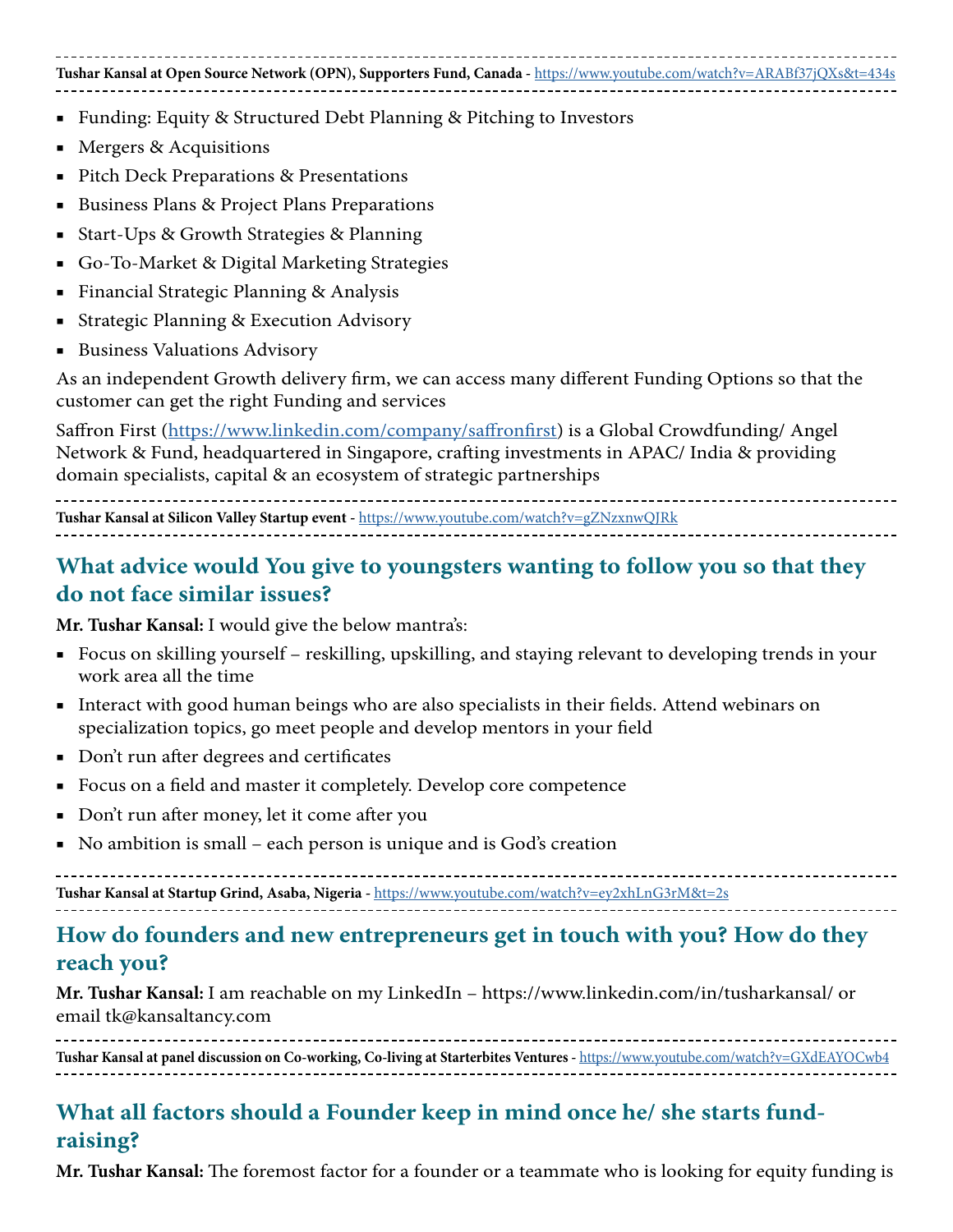to have an internet presence/ a Google presence. Anybody who searches your name or your company's name on Google, the first 10 and 20 results should give the person a good idea about what you do, why you do, and what is your passion. For that, you need to write a lot, blog a lot - you can write a blog on medium.com or you can have your videos on youtube.com or you can have some speaking engagements. Some websites can cover your work area and profile. The second part is that you need to establish good relationships with select investors and the founders of the investee companies of these investors.

You should go to events, and nowadays the events are being held online. So you can go to these events, ask questions, and then add the investor, on LinkedIn. When you add an investor on LinkedIn, you send them a personalized invite, so that they understand where you are coming from.

Once you are in touch with these investors, you can ask them about their investment thesis, and in most cases, the investment thesis is given on the website of the investors. The best way of approaching these investors is through the founders of their investee companies.

**Tushar Kansal at Incubate IND -** <https://www.youtube.com/watch?v=GfXa8AzS9xA&t=3900s>

# **As an entrepreneur you must be having a lot of pressure and stress. What works best for you to handle the pressure and stress?**

**Mr. Tushar Kansal:** If any human being finds full expression of who he is, always, he will find success. If you compare yourself to somebody in another completely different area or arena of activity and put the numbers together, those numbers may be bigger – that's not the point. In your area of life, finding full expression is a success.

Most people think it is their job, their family, their life situations, the taxes, and the unpaid bills that are causing stress. But essentially, stress is your inability to manage your system – your body, mind, emotions, and energy.

The right and the best way I handle stress and pressure is:

- Do Yoga Yoga means union with the divine, the omnipresent. The whole effort of aligning your body, and the resultant effect it has on the mind, is there to realize and experience
- Do meditation practicing widening the gap between the mind and the moment leads to calmness and stillness! Be as still as the tree, and that is possible with meditation
- Practice a life lived with high values living an honored life is aligning with life's higher purpose and it leads to peace of mind
- If fight you must, take the example of Bhagwad Geeta ensure you are fighting for the right cause and the right side
- Be with nature from time to time sitting beside a whistling tree, or a placid lake or walking bare feet, is an act of supreme bliss

**Tushar Kansal at Frontrunners Inc., Mary Kurek -** <https://www.youtube.com/watch?v=DTmmHgXdTyY&t=1152s>

# **What is the Startup and Funding scenario in India as of now?**

**Mr. Tushar Kansal:** India's startup domain is poised to gain further momentum after the unprecedented funding boom created 20 unicorns or private firms valued at \$1 billion or more, this year.

By 2025, the Indian startup ecosystem is set to witness three-fold growth in valuation and a substantial rise in the number of Unicorns, which currently stands at 59, according to a report by early-stage venture capital fund 3one4 Capital.

The number of startups will jump to 100,000 in 2025 from about 55,000 currently, the report said. They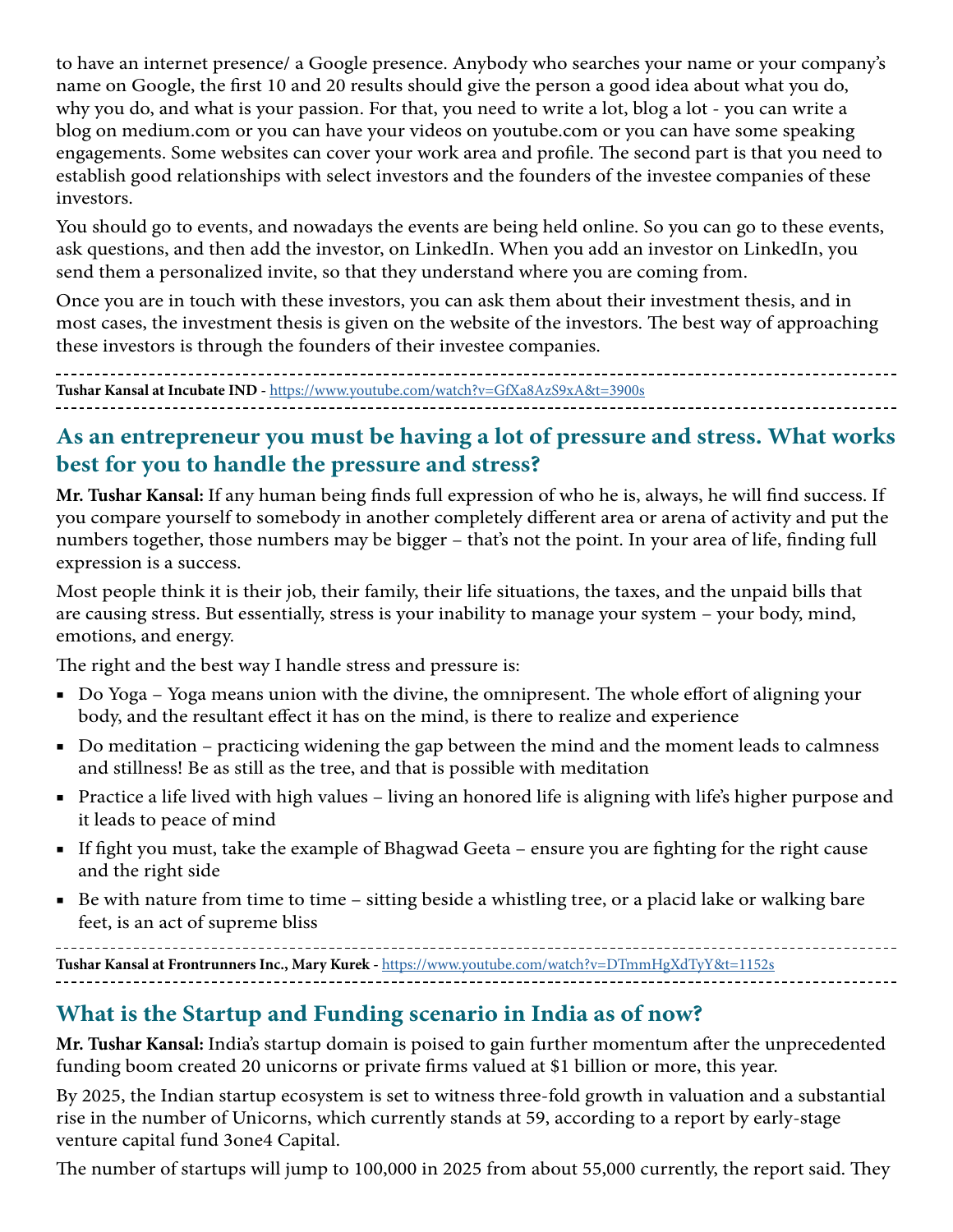**Tushar Kansal at MentorKart, Ashish Khare -** [https://www.youtube.com/watch?v=b-9\\_JX9u9hM&t=168s](https://www.youtube.com/watch?v=b-9_JX9u9hM&t=168s)

will attract investment of a whopping \$100 billion between 2021 and 2025, employ 3.25 million people and become the second-largest ecosystem in the world after the United States, it said, adding that India will be home to over 150 Unicorns.

**Tushar Kansal at MFL EduClub -** <https://www.youtube.com/watch?v=dPqxA1Exucw&t=1612s>

## **What's the exit strategy universe looking now that Zomato had a bumper IPO and others have lined up to get listed on Indian Stock Exchanges?**

**Mr. Tushar Kansal:** For long, the exit options available to the Indian investors or the global investors in Indian companies were very limited.

First, they wanted to do an IPO on the Indian stock markets, but because of SEBI regulations that 50% of the IPO should be reserved for retail investors, meaning with a cheque size of fewer than 200,000 rupees, it became very difficult to launch big IPOs and given the fact that these New Age tech companies command a huge valuation, the IPOs never came. There was only an odd one, the IPO of Infibeam.

Then, the investors looked for follow-on investments and doing a secondary sale of their shares in these follow-on investments, but that is not always a very smart strategy because it gets you a less valuation. Ideally, an investor would like to exit at the peak of the valuation.

So, the investors sometimes looked for getting the company or the founders to buy back the shares by giving them the required IRR (Internal Rate of Return), but that always has not been the ideal strategy, and there have been very few cases where that has happened.

A lot of investors are doing the strategy - you invest in my company and I invest in your company. And many times, Mergers and Acquisitions, so you know we had some combinations like Housing.com merging with PropTiger.com

The most exciting thing recently is the opening of the Indian stock market, to new age Tech companies - the first New Age Tech company to get listed on Indian stock markets is Zomato. It is commanding a very good valuation after listing, and that has given hope to a host of new-age tech companies like PolicyBazaar, PayTM and others to use this route.

When Jio of Reliance was soliciting investments from big foreign companies like Google and Facebook, there was a report which said that Indian companies would be allowed to list on foreign exchanges. And that gave a big fillip to the valuations as well. We are yet to hear more on that subject. It seems that there has been some held up.

**Tushar Kansal speaking on what Investors want -** <https://www.youtube.com/watch?v=VpJBQ1YB6X8&t=1341s>

## **What is your advice to any Global investor on how they can structure their investments in India?**

**Mr. Tushar Kansal:** While structuring any investor's investment in India, typically a global investor, we would recommend basic factors like tax benefits, ease of business, and other factors like the cost associated with each activity.

If a company is setting up shop in India, the best structure which we suggest is - incorporate a holding company in Singapore. India and Singapore have a Double-Taxation-Avoidance-Agreement (DTAA),

**Tushar Kansal at Dr Abhinav Saxena's show on Cloud Kitchen -** <https://www.youtube.com/watch?v=Gwb7u8bH2r0>